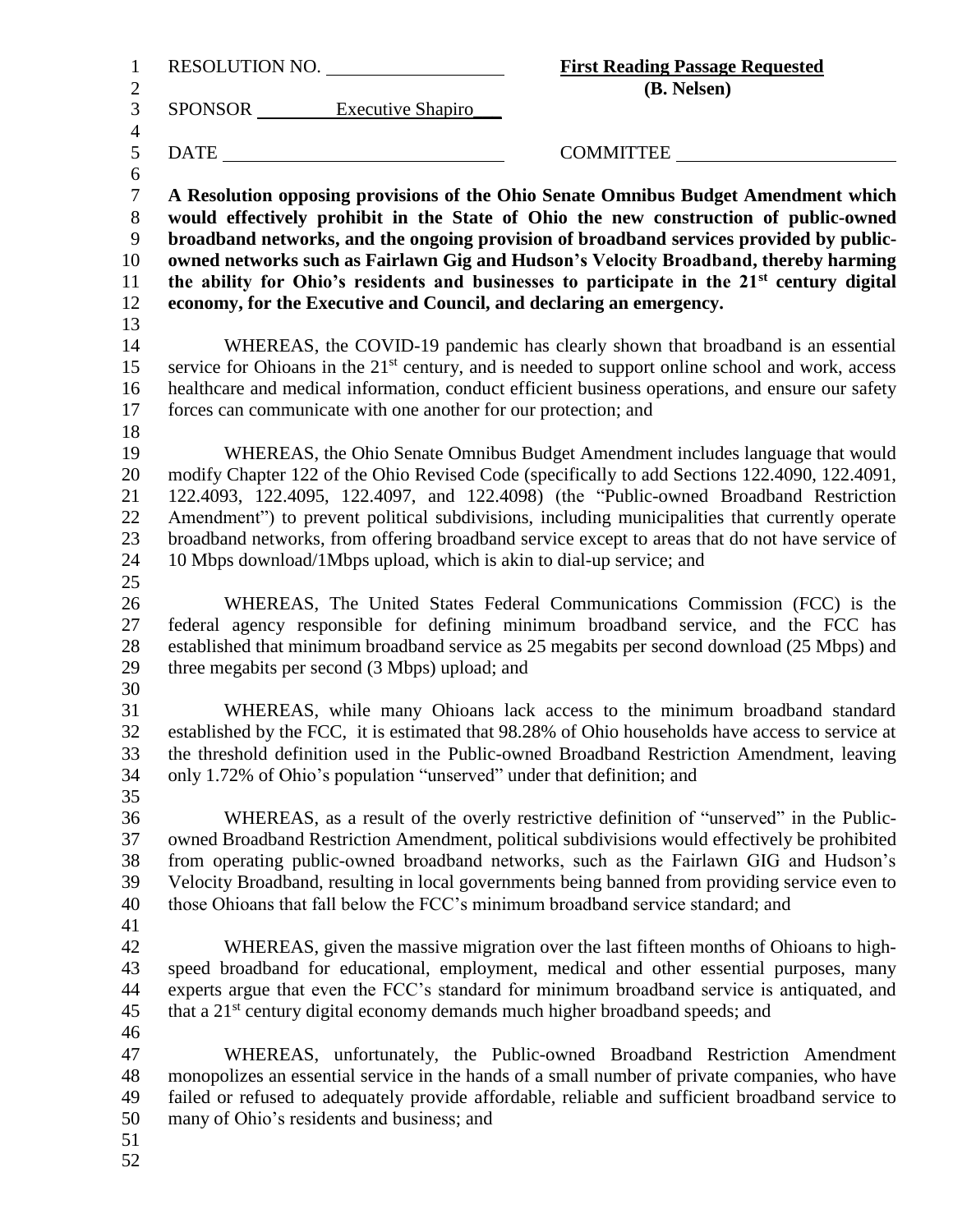| $\mathbf{1}$            | RESOLUTION NO.                                                                                                                                                                               |  |  |
|-------------------------|----------------------------------------------------------------------------------------------------------------------------------------------------------------------------------------------|--|--|
| $\mathbf{2}$            | PAGE TWO                                                                                                                                                                                     |  |  |
| 3                       |                                                                                                                                                                                              |  |  |
| $\overline{4}$<br>5     | WHEREAS, public ownership of a high-speed, reliable broadband network is critical to<br>ensure that Ohio's residents and businesses can receive affordable, reliable and sufficient          |  |  |
| 6                       | broadband to be able to compete and prosper in today's economy, providing for:                                                                                                               |  |  |
| $\overline{7}$<br>$8\,$ | critical communication between our public safety forces, including advanced-911<br>$\qquad \qquad -$                                                                                         |  |  |
| 9                       | systems,                                                                                                                                                                                     |  |  |
| 10<br>11                | the competitiveness of our businesses and the ability to attract and retain business and<br>employment opportunities in our State,                                                           |  |  |
| 12                      | access to meaningful educational opportunities for all Ohioans,<br>$\overline{\phantom{0}}$                                                                                                  |  |  |
| 13<br>14                | a level playing field where Ohioans from all socio-economic backgrounds can obtain<br>$\qquad \qquad \blacksquare$<br>the tools they need to succeed,                                        |  |  |
| 15                      |                                                                                                                                                                                              |  |  |
| 16                      | enhanced security to ensure that personal and business data of Ohioans is secure,<br>$\qquad \qquad -$<br>access to high-quality medical services from anywhere,<br>$\overline{\phantom{a}}$ |  |  |
| 17                      | advances in new technologies for Ohio to become an active player in our global<br>$\overline{\phantom{0}}$                                                                                   |  |  |
| 18                      | economy, particularly in areas like autonomous transportation, enhanced security                                                                                                             |  |  |
| 19                      | protections and medical advancements; and                                                                                                                                                    |  |  |
| 20                      |                                                                                                                                                                                              |  |  |
| 21                      | WHEREAS, certain existing and already capitalized multi-jurisdiction/agency combined                                                                                                         |  |  |
| 22                      | networks being used throughout Ohio for public safety, remote health care, regional economic                                                                                                 |  |  |
| 23                      | development, and transportation initiatives would be required to cease operation as a result of the                                                                                          |  |  |
| 24                      | Public-Owned Broadband Restriction Amendment because their participating jurisdictions will                                                                                                  |  |  |
| 25                      | be required to abandon their individual system components; and                                                                                                                               |  |  |
| 26                      |                                                                                                                                                                                              |  |  |
| 27                      | WHEREAS, Ohio schools, port authorities, and other entities falling under the sweeping                                                                                                       |  |  |
| 28                      | definition of political subdivisions used in the Public-Owned Broadband Restriction Amendment                                                                                                |  |  |
| 29                      | would be prohibited from ongoing or future participation in the provision of broadband service to                                                                                            |  |  |
| 30                      | meet the needs of its users; and                                                                                                                                                             |  |  |
| 31                      |                                                                                                                                                                                              |  |  |
| 32                      | WHEREAS, the Public-Owned Broadband Restriction Amendment is yet another                                                                                                                     |  |  |
| 33                      | infringement of upon the home rule authority of municipalities and charter counties, like Summit                                                                                             |  |  |
| 34                      | County, that use such authority to provide for the health, safety and welfare of their residents;                                                                                            |  |  |
| 35                      | and                                                                                                                                                                                          |  |  |
| 36                      |                                                                                                                                                                                              |  |  |
| 37                      | WHEREAS, the Public-Owned Broadband Restriction Amendment further prohibits                                                                                                                  |  |  |
| 38                      | political subdivisions, including those with already-established networks, from utilizing federal                                                                                            |  |  |
| 39                      | funds, including the billions being received by political subdivisions in Ohio under the American                                                                                            |  |  |
| 40                      | Rescue Plan, on public-owned broadband systems, at a time when those funds can be used to                                                                                                    |  |  |
| 41                      | connect Ohioans to the 21 <sup>st</sup> century digital economy; and                                                                                                                         |  |  |
| 42                      |                                                                                                                                                                                              |  |  |
| 43                      | WHEREAS, the Public-Owned Broadband Restriction Amendment was added to the                                                                                                                   |  |  |
| 44                      | Ohio Senate Omnibus Budget Amendment at the twelfth hour, in an attempt to place the profits                                                                                                 |  |  |
| 45                      | of a handful of companies ahead of the health, education, safety and welfare of Ohioans, with                                                                                                |  |  |
| 46                      | absolutely no public discussion or debate; and                                                                                                                                               |  |  |
| 47                      |                                                                                                                                                                                              |  |  |
| 48                      | WHEREAS, in summary, the health, education, safety, and welfare of the residents of                                                                                                          |  |  |
| 49                      | Summit County require the unfettered ability of the County and its political subdivision to                                                                                                  |  |  |
| 50                      | provide affordable, reliable and sufficient broadband services at levels that ensure the needs of                                                                                            |  |  |
| 51                      | its residents and businesses can participate in the 21 <sup>st</sup> century digital economy and beyond; and                                                                                 |  |  |
| 52                      |                                                                                                                                                                                              |  |  |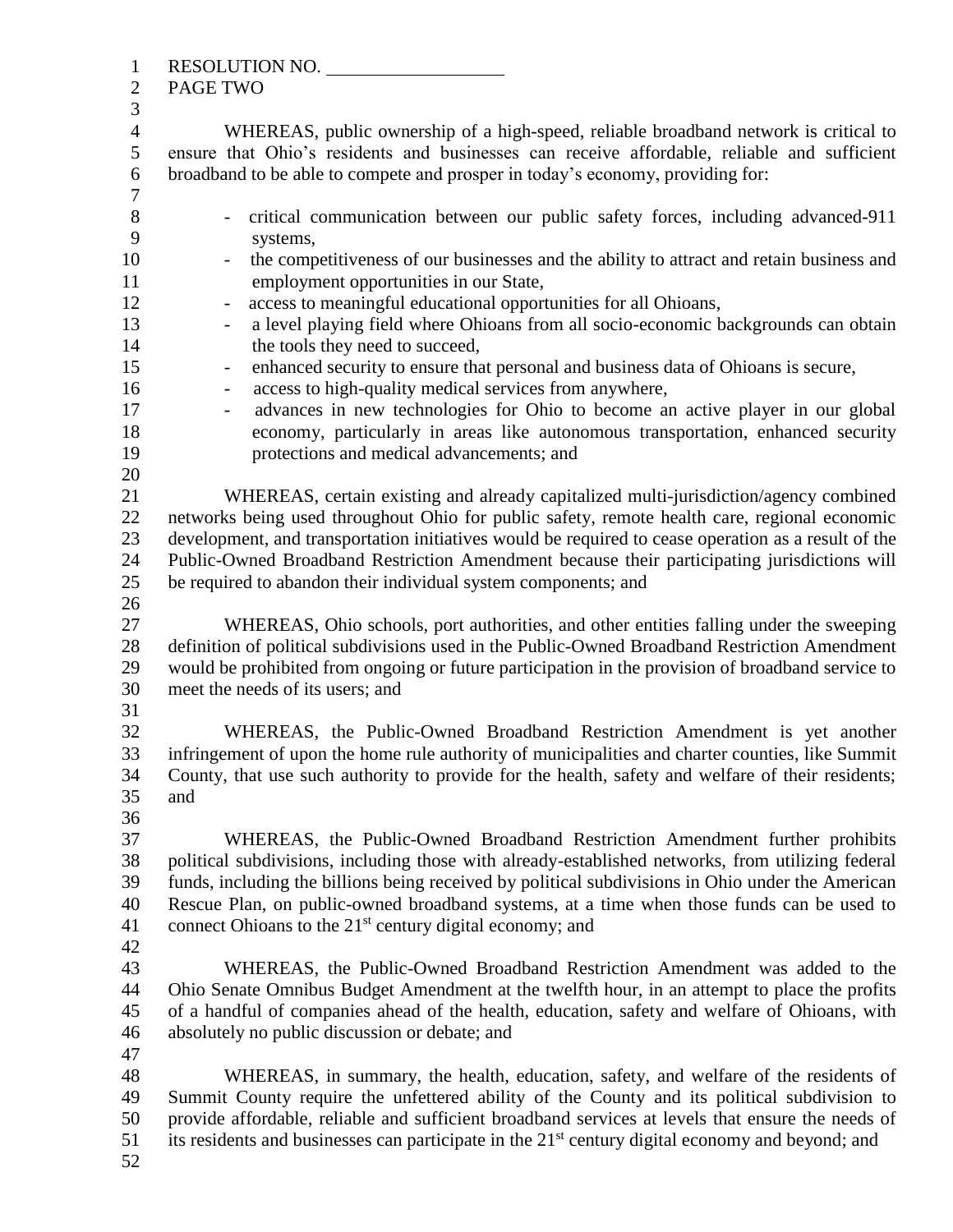RESOLUTION NO. PAGE THREE WHEREAS, this Council finds and determines, after reviewing all pertinent information, that it is necessary and in the best interest of the County of Summit to oppose the Public-Owned Broadband Restriction Amendment contained in the Ohio Senate Omnibus Budget Amendment to the extent that would modify Chapter 122 of the Ohio Revised Code (specifically to add Sections 122.4090, 122.4091, 122.4093, 122.4095, 122.4097, and 122.4098) to restrict public- owned broadband networks. NOW, THEREFORE, BE IT RESOLVED, by the Council of the County of Summit, State of Ohio, that: SECTION 1 This Council opposes the passage of the Omnibus Budget Amendment to the extent that it would modify Chapter 122 of the Ohio Revised Code (specifically to add Sections 122.4090, 122.4091, 122.4093, 122.4095, 122.4097, and 122.4098) to in any way restrict public-owned broadband. SECTION 2 The Clerk of Council is hereby authorized and directed to forward a copy of this Resolution to the Governor of Ohio, to the members of the Ohio House and Senate Conference Committee negotiating the State of Ohio's Biennial Budget, and to the Summit County delegation of the Ohio General Assembly. SECTION 3 This Resolution is hereby declared an emergency in the interest of the health, safety and welfare of the citizens of the County of Summit and for the further purpose of immediately expressing opposition to the passage of the Omnibus Budget Amendment to the extent that it would modify Chapter 122 of the Ohio Revised Code (specifically to add Sections 122.4090, 122.4091, 122.4093, 122.4095, 122.4097, and 122.4098). SECTION 4 Provided this Resolution receives the affirmative vote of eight members, it shall take effect immediately upon its adoption and approval by the Executive; otherwise, it shall take effect and be in force at the earliest time provided by law. SECTION 5 It is found and determined that all formal actions of this Council concerning and relating to the adoption of this Resolution were adopted in an open meeting of this Council, and that all deliberations of this Council and of any of its committees that resulted in such formal action, were in meetings open to the public, in compliance with all legal requirements, including Section 121.22 of the Ohio Revised Codes.